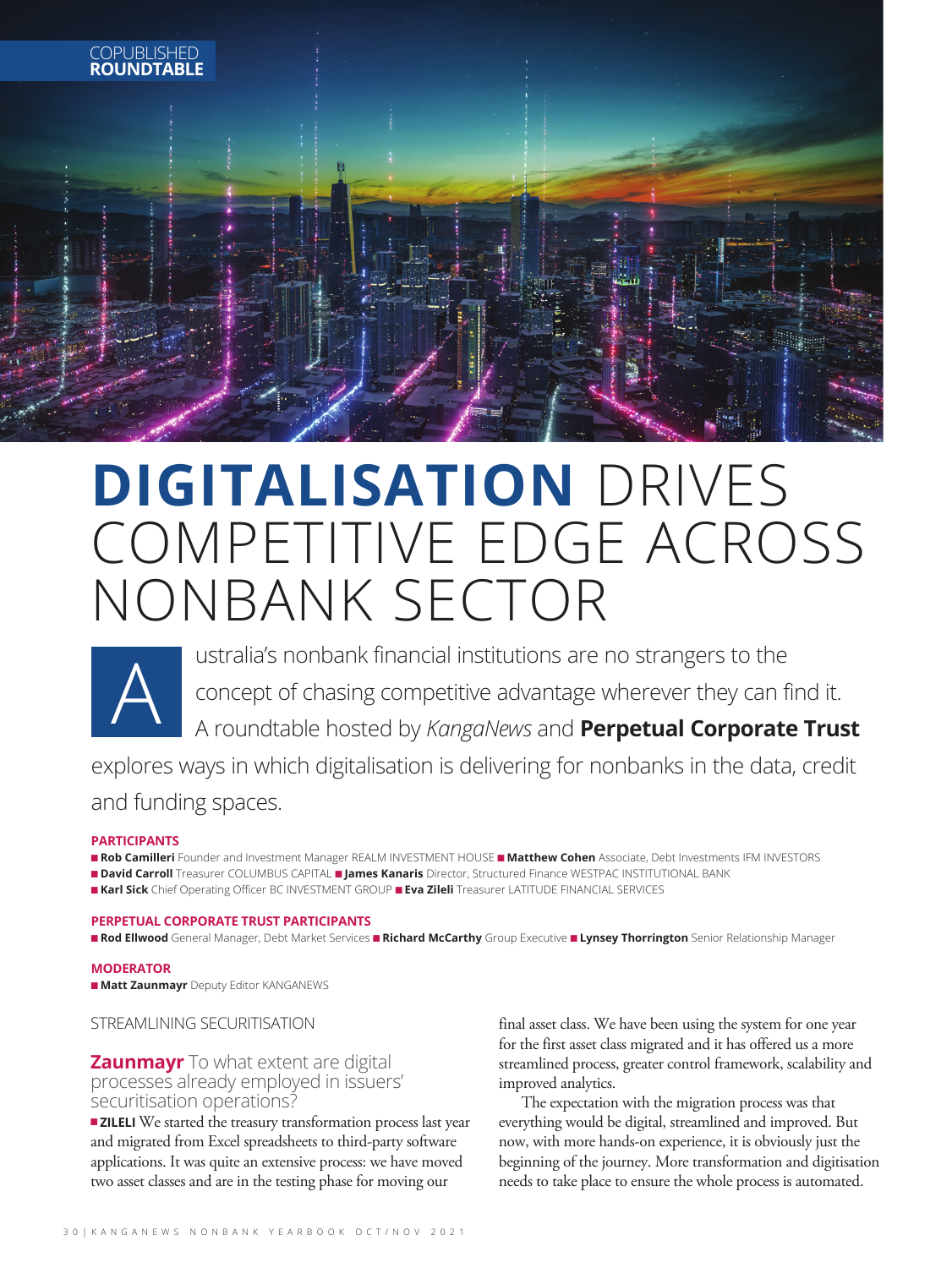### **Enabling success through innovation and digital transformation**

Perpetual Digital – PCT's innovation company – leverages more than 20 years of experience and expertise in delivering solutions to the Australian securitisation market. Our new digital products can enable effectiveness, efficiency and economies of scale for issuers, investors, intermediaries and the entire industry while reducing cyber risk and maintaining compliance through automation, workflow management and reporting.



Talk to us about how we can enable the successful delivery of your digital transformation strategy. Contact us today at **pctsales@perpetual.com.au**

### Trust is earned.



Data and analytics solutions are provided by Perpetual Digital Pty Ltd ABN 62 626 891 978 (Perpetual Digital). This advertisement contains general information for wholesale clients only. Without limitation, this advertisement and the content in the Perpetual Intelligence platform (Content) is not intended and should not be used as: (a) an invitation to enter into any legal agreement of any kind; (b) a recommendation, offer or invitation to subscribe for or purchase any investments, securities or financial products of any party (including Perpetual Digital); (c) a substitute for professional financial advice with respect to particular circumstance; or any indicator or prediction of future activity in the financial services industry. As Perpetual Digital does not hold an Australian financial services licence, the Content does not constitute financial product advice. Except as required by law, no responsibility is accepted by Perpetual Digital or its related bodies corporate or any of their officers, employees, agents or associates, for any of the Content or for any action taken by a recipient on the basis of the Content. 542089 | 0821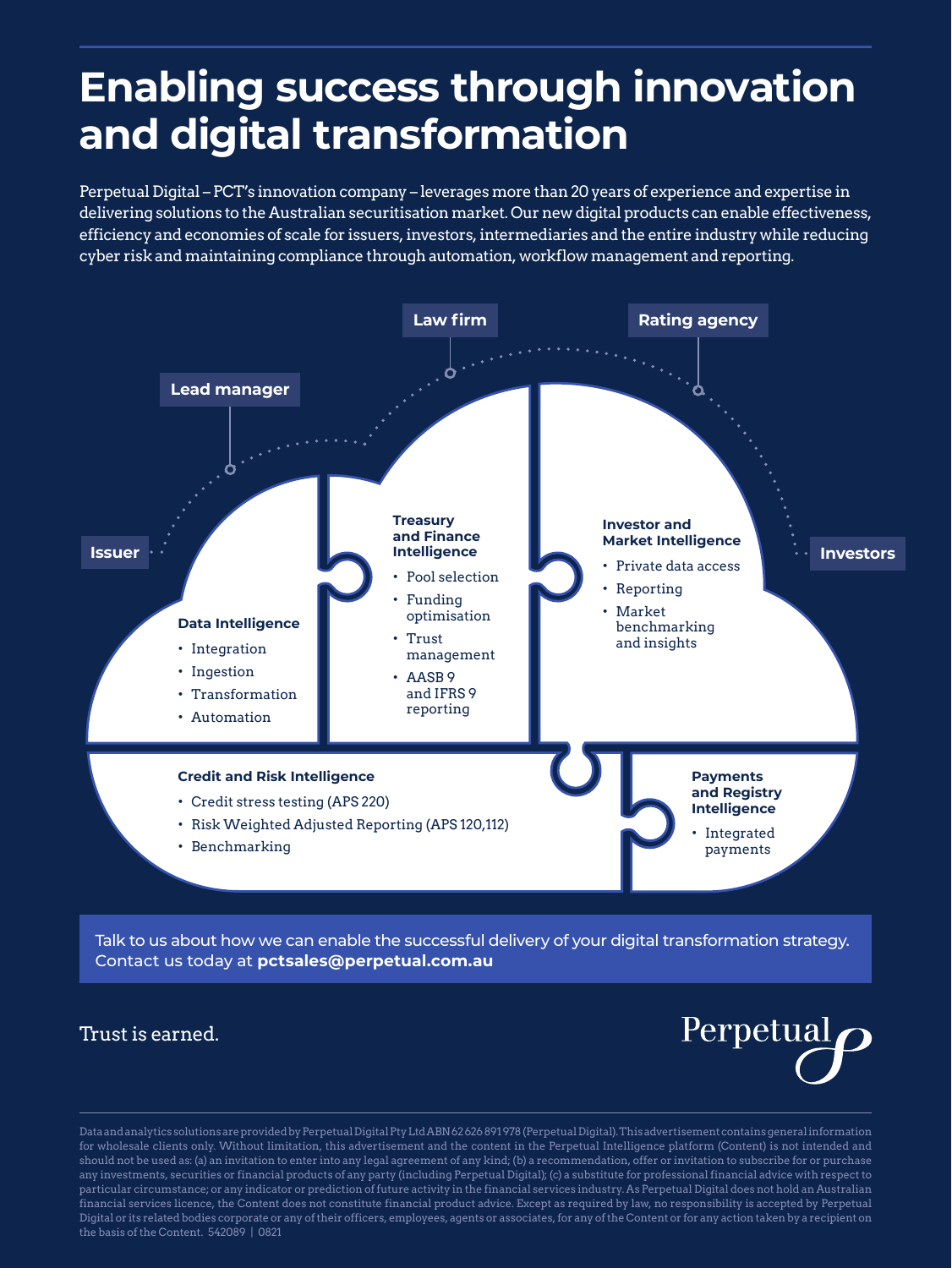

"Data-integrity issues raise questions about the whole creditdecisioning piece. Given the volume of transactions we look at, the ability to streamline and be efficient is very important." **MATTHEW COHEN** IFM INVESTORS

But it is certainly a good start. Moving to this system means many items – such as pool cuts, analysis and strat tables – are now quite straightforward, streamlined and capable of running different simulations of what a pool might look like.

Some of the biggest issues we have encountered so far are the specialist skill set and knowledge required to run the system – like owning a Lamborghini but only being able to go 40 kilometres an hour on the road.

The system can do much more and it is important to have multiple super users. The specialist skill set required needs to be front of mind as it will take new users some time to understand these systems, whereas everyone can drive an Excel spreadsheet.

We are at the start of the journey and have already made significant progress. To achieve end-to-end automation we need to address the remaining phases with small steps at a time. We have made the biggest step but there is still more we need to sort out to have a fully digitised process.

Some aspects remain out of our control, specifically industry progression to full digitisation. For example, using distributed ledger technology (DLT) to facilitate settlement would be nirvana but this is not something we can do alone. We can work toward it as an industry but it is further down the track for securitisation.

<sup>n</sup>**CARROLL** Columbus Capital started on the journey of treasury automation about two years ago when we employed someone in treasury with IT and database skills. A lot of background, liability and other reports are automated, and we use a poolselection tool to cut pools. Much of our warehouse selection is now semi-automated and all our warehouse reporting is automated.

We are part-way through the journey. The reduction of manual oversight means several processes, such as strat tables, are a lot easier. All monthly reporting on warehouses, term deals or pool cuts to rating agencies and investors are easily produced from our database.

It is not just treasury where technology is enhancing processes – we are looking at all back-office processes. Our recently introduced front-end system requires less manual processing, which results in increased data integrity and improved speed in customer decision-making.

We need to get data right, whether it is for investor reporting, rating agencies or for internal decision-making. The prime mortgage market is highly competitive so we need good

data, fast decision-making and rapid customer responses to be competitive within the nonbank sector and against the major banks, some of which are further down the technology road.

From where we are now, we have the potential to bring in automatic credit decisioning down the track. This will mean faster processing times for credit decisioning, fewer manual processes and better overall outcomes for borrowers and our underwriting.

At present, we essentially have only one product – the residential-mortgage loan – which makes it easier for us to change processes. These things take time, even so. We are not sure where we will end up on this journey, but technology is at the forefront of our planning to get better and more accurate data, and better decision-making.

**SICK** BC Investment Group is in the fortunate position of being young – we are 4-5 years old. We were an outsourcer before we brought servicing and technology infrastructure inhouse with two highly capable individuals. We made accessing timely and accurate information a focus early on – bringing technology in-house, building infrastructure capability and enabling the data warehouse to be the backbone of the business.

Technology is a key aspect of completing the end-to-end process efficiently, from capturing clients to performing credit assessment, and approving and settling the loan. We will never get rid of 'warm bodies', but the desired outcome will enable users to add value to the business rather than plugging data into spreadsheets every day for the rest of their natural life.

Automatic credit decisioning could also come into play as our balance sheet grows. We are looking at it but we are not quite there as it takes quite a long time to build out – at least a couple of years.

We have multiple warehouses and are heading toward a position where we are active in two countries and likely to build out into others. Having a complete view of the total balance sheet helps us make funding decisions, and understand liquidity and where risk lies – rather than having to trawl through dozens of spreadsheets.

Investors also like the idea of having a view of a facility and the underlying collateral through some type of technology platform, rather than waiting for a PDF report to drop into their mailbox or Bloomberg at the end of the month.  $\blacksquare$  **MCCARTHY** Our goal is to enable the securitisation market digitally and create cloud solutions to bring it together from an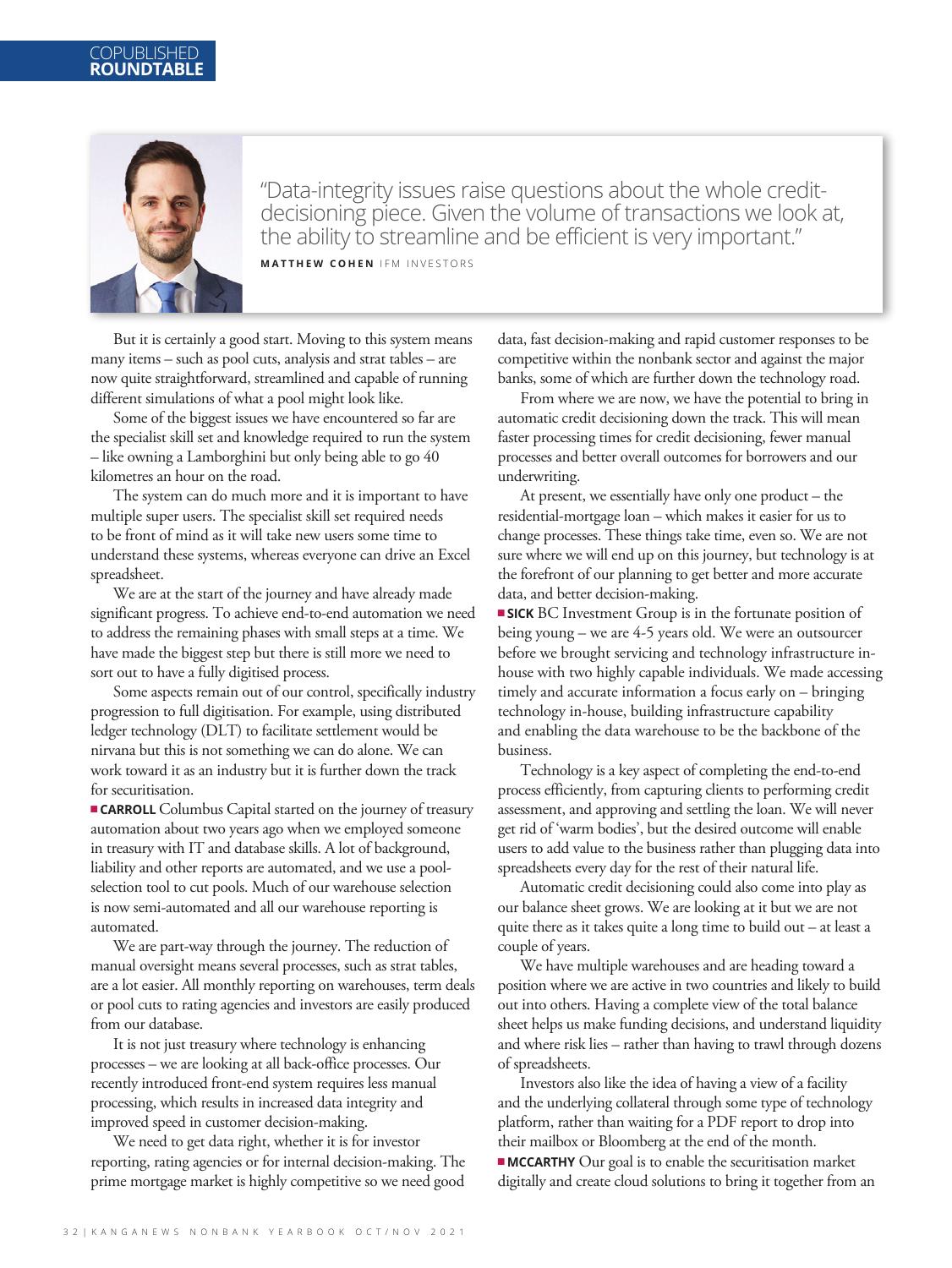3 3

"Some aspects remain out of our control, specifically industry progression to full digitisation. For example, using DLT to facilitate settlement would be nirvana but this is not something we can do alone. We can work toward it as an industry but it is further down the track for securitisation."

**EVA ZILELI** LATITUDE FINANCIAL SERVICES

end-to-end point of view, ensuring it is effective, efficient and scalable. At the same time, we are also focused on reducing risk, especially cyber-security risk.

We have an opportunity to delve into digital and cloud solutions to manage risk, as well as to maintain compliance with regulatory warehouse requirements in addition to deal and private deal requirements.

**ELLWOOD** Perpetual Digital focuses on innovation and digital solutions across the securitisation value chain, including warehouse optimisation, pool selection, the deal room, and investor and RBA reporting.

Internally, we are looking at a complete replacement and modernisation of our legacy payments and registry system that we use to process more than A\$388 billion (US\$287.7 billion) per annum of payments and distributions to noteholders, and which serves as the central registry for our residential mortgagebacked securities (RMBS) and asset-backed securities (ABS) portfolios.

We have a dedicated internal technology team working on the replacement and modernisation of our systems, and developing exciting digital solutions for our clients. The main objectives are to modernise our operating platforms and to provide an enhanced user experience. At the same time, the updated systems will provide scalability and efficiency, increase security and reduce the number of data touch points.

The other piece of work we are conducting is in the trustmanagement area. With the broadest range of asset classes, and one of the biggest books, we decided to develop our own cloud-based digital trust-management platform. It will provide scalability with enhanced transparency and real-time reporting.

The industry is rapidly moving from physical to electronic loan packets. We have launched a cloud-based, digital-custody platform to manage, store and process physical and electronic

records. We are also now looking into how we can incorporate AI to streamline some manual tasks.

There is an increased spate of regulatory compliance for our lender-of-record clients so we are looking at ways to simplify and reduce the compliance burden. We are using our fiduciary intelligence digital platform, which is a user portal where lender-of-record clients can complete their regulatory and compliance reporting.

### **Zaunmayr** What progress has Westpac Institutional Bank made in its digital transformation journey? What are the bank's primary goals?

**KANARIS** Securitisation has always been about data. Historically, the challenge has been how to collect data efficiently in a way that can be used to provide insights for our customers, and identify risks and opportunities for our business. Clearly, digitisation is a key part of the process.

Westpac has created a proprietary data warehouse called Odin, in partnership with Perpetual, which makes the whole process more seamless for us. We are also interested in Perpetual's business-intelligence service, which will enable us to digitise portfolio data analytics and meet regulatory reporting requirements.

One of the common themes I come across when talking about digitisation is the ability to gain insight at the tip of a finger – this is what we are looking for. A great example right now is hardships. The ability to track data in real time, drill down into hotspots in very short order and provide risk insights is very important to our customers and our business.

Once we have rolled out and implemented Odin, we are optimistic it will deliver deeper insights and greater efficiency to our business. This will allow us to focus on what we do best: adding value to our customers.

"What we have seen in the last couple of years is participants really wanting to move off email. One key move we have undergone with our clients is to introduce alternate secure ways of getting data to us to ensure they are able securely to send and receive data."

**LYNSEY THORRINGTON** PERPETUAL CORPORATE TRUST





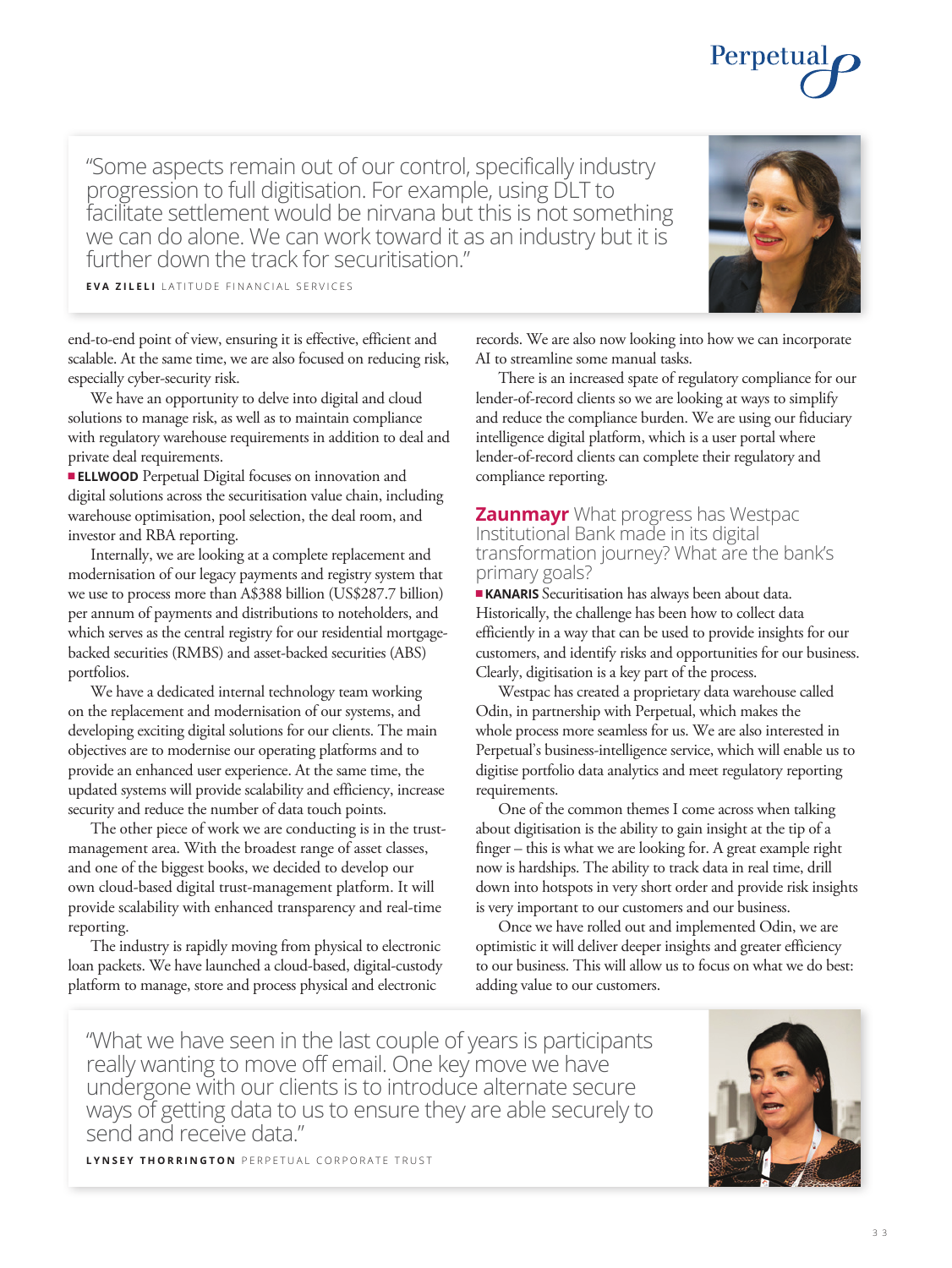### *CYBER SECURITY* FOCUS INTENSIFIES

Cyber security is one of the most discussed, but least understood, aspects of modern financial markets. Getting to grips with it should be of critical concern to financial institutions of all stripes.

**n MCCARTHY** Cyber security is ever more important, not just to us as businesses but also to our executives and board. It is a challenge for us as an industry to tighten security while improving the efficiency of the marketplace at the same time.

### **E THORRINGTON** With

the increase in regulatory requirements – such as the Australian Prudential Regulation Authority's Prudential Standard CPS 234 – our clients regularly require us to complete extensive security questionnaires. They want a high level of visibility across information-security practices. In response, organisations like ours conduct a number of assurance activities such as GS007 and ASAE 3150 control audits.

These allow clients to be confident in how systems are managed. If we could move other securitisation

processes to digital solutions, the same kinds of benefits could be driven across the whole process, providing participants a real understanding of how risk and cyber security are managed.

### **ZAUNMAYR How are other market participants thinking about the cyber-security piece in their own businesses?**

**SICK** This is more of a focus now than it has ever been before, as I am responsible for technology and infrastructure. I have asked our head of infrastructure to start looking at cyber security to identify our potential weaknesses. We will probably engage a third-party expert to scrutinise the business.

We are a small business but. as we start to move into other countries, we will become a bigger target by default because there are more entry points to the business. Not only is there risk to the customer, there is also reputational and financial risk. There are also regulatory overlays.

It is not so much a capitalmarkets issue as a whole-ofbusiness issue. It is not worrying as such, but I certainly want to get on top of it this side of year-end rather than hoping we are never infiltrated.

**E** CAMILLERI I pity larger firms because I just cannot imagine how they can manage their thousands of employees and all the little holes in security. As a small firm, I feel like we are on top of it.

Our clients want to know we have all the assurances, systems and protections in place – and this is where I am happy we are a smaller firm because I cannot imagine how a large company can

get on top of all of the issues and maintain daily vigilance.

**ELLWOOD For issuers, some of the pain points on new transactions relate to anti-money laundering and know-your-client (KYC) obligations for new investors. Is there a digital solution out there to streamline this process?**

**Example 2 CARROLL** For term deals it is really an issue for the banks doing the settlement – they must go through the process. Columbus Capital goes through the process for warehouses. However, we have more time and therefore it has not really been an issue for us.

**KANARIS** Completing the KYC process for new investors and trusts takes time. To the extent a digital solution can reduce the time it takes to complete, this will make the process a lot quicker.



"CYBER SECURITY IS EVER MORE IMPORTANT, NOT JUST TO US AS BUSINESSES BUT ALSO TO OUR EXECUTIVES AND BOARD. IT IS A CHALLENGE FOR US AS AN INDUSTRY TO TIGHTEN SECURITY WHILE IMPROVING THE EFFICIENCY OF THE MARKETPLACE AT THE SAME TIME."

**RICHARD MCCARTHY** PERPETUAL CORPORATE TRUST

**Zaunmayr** To what extent can an investment manager, like Realm Investment House, make its own progress in digitisation versus depending on issuers and arrangers to take steps on their side to simplify and enhance the investment process?

**EXAMILLERI** Conformity and similarity of data is important – for instance having all issuers provide a standardised report pack. This has been achieved to some extent by the Reserve Bank of Australia (RBA) reporting template and has made aggregating data a whole lot easier.

We use a channel through Perpetual for cleaning data, which is then provided in a raw format. Perpetual also creates a lot of bespoke material for us, so we don't have to build it inhouse. Our key objective is to get data delivered to our platform in a specific form, so Perpetual acts as a go-between.

The way we do analysis has become very scalable. When a new deal comes out, we can have an answer within minutes about our view of credit enhancement, the way rating factors work and our own bespoke strat tables. Long gone are the days of getting a file with 5,000 loans that we have to slice and dice and then think about what we may have missed. We managed to systematise the process with great data feeds. This gives us a data advantage.

We use Matlab, which gives us speed. We also recently built internal codes for taking in data, doing rating overlays, and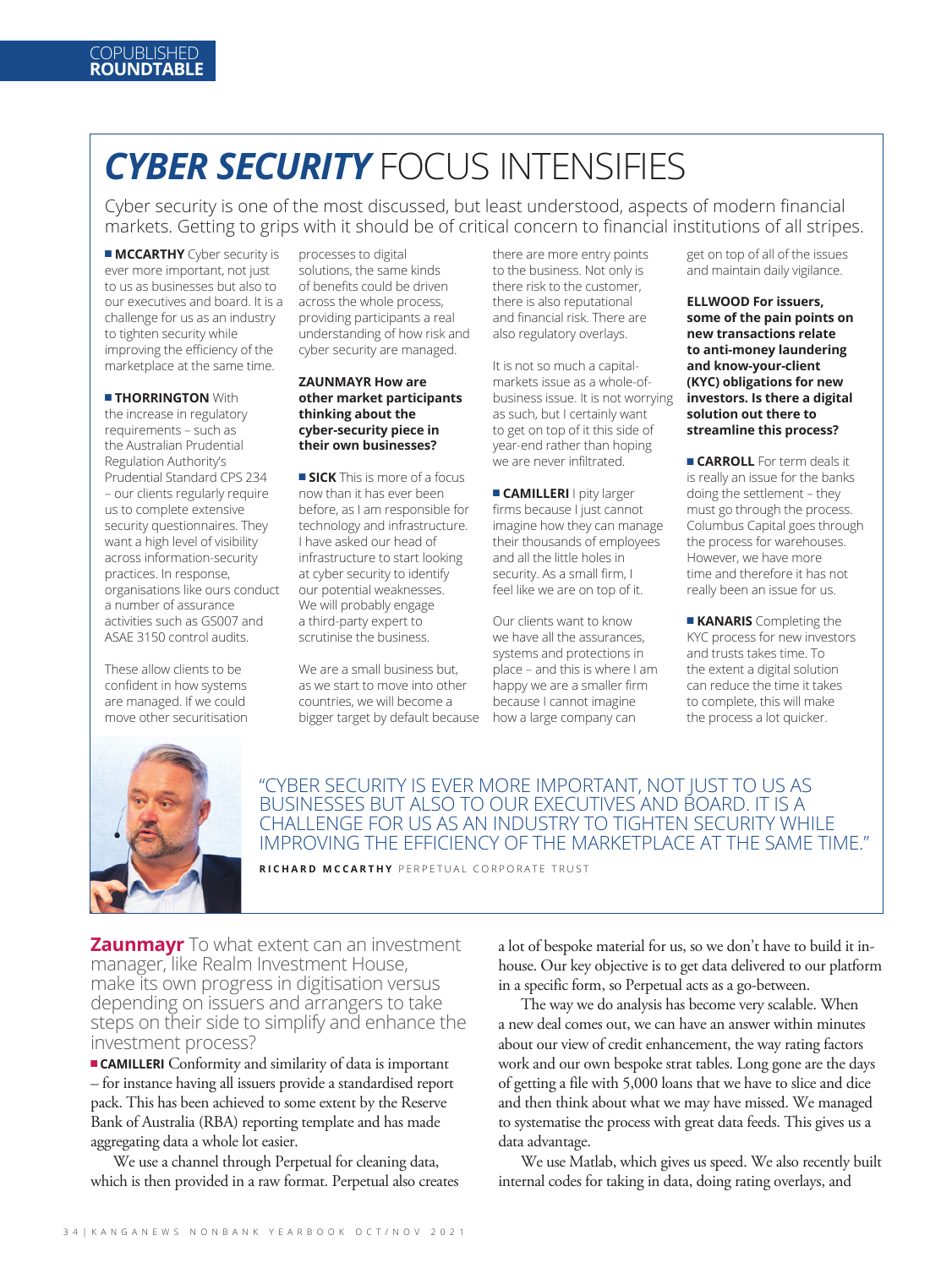

slicing and dicing before sending a number of reports out of the back end. These reports are interactive.

I can get a heat map of Australia with postcodes, LVRs [loan-to-value ratios], and income and property types, visualise it how I want and then drill down into the bubbles. I can look at the granularity of all the 'dots' to get a dimensional view of how risk is manifesting in a deal.

When I started in the industry, we were lucky to review a deal every quarter because it was just so burdensome. Every issuer had a different way of reporting the same fields. In a bespoke model, there were about 40 data-mapping tables. If anybody inserted a column it could break the whole system.

The big-data problem is a smaller challenge these days because we have streamlined feeds coming from issuers into firms like Perpetual, which systematise and aggregate data into databases we can access to feed our front-end systems. **COHEN** Data-integrity issues raise questions about the whole credit-decisioning piece. Given the volume of transactions we look at, the ability to streamline and be efficient is very important.

We are probably slightly behind on the journey compared with Realm. IFM Investors has grown exponentially, which is now catching up to us in the way our system works – most of it is still Excel-driven. We have good data repositories, though, and macros feed in well.

We are working with Perpetual now on a similar type of solution to what Rob Camilleri describes at Realm. It is a smaller part of the asset-management system IFM is looking at, which feeds into everything from front- and middle-office reporting to investor reports and portfolio monitoring.

We have made great strides in this area since I started at IFM about four years ago, more out of necessity than anything else. We knew we needed faster and more accurate decisionmaking, as well as being able to feed these messages through to our own investors.

**THORRINGTON** A huge piece of innovation was the industry's ability to adapt to the RBA's data-reporting requirements. One key benefit of using a technology platform for this was it enabled users to have confidence about the risk and controls, and the security of the system, which are pen-tested and subject to an annual ASAE 3150 controls audit.

It has also proved to us that there is a huge benefit in moving away from Excel and toward platform-based solutions. It was a brilliant start and we continue to build on it each year.

### WAREHOUSE SECURITISATION

outward – in a warehouse.

**Zaunmayr** Going step-by-step through the securitisation lifecycle, starting at the warehouse stage, what are the key pain points and challenges for market participants? **ZILELI** Looking back at the transformation we have already made, it is evident it will continue to be in stages. The data side is fine but we need improvements on notifications and payments. This includes creating effective payments and giving the required notices and obtaining consents – inward and

Another opportunity is a contacts and communications database. It makes sense to have an actively maintained database for investors and financiers that will automatically feed payments, forms and documents, built with the appropriate levels of authentication and safeguards to give everyone confidence.

We can develop this, but I suspect there is a huge overlap with what investors are doing. The data room Perpetual has created is a good start. It is not facilitating payments but it could be the start of a central database.

I like Perpetual's Data Room and we are about to start using it. By giving investors specific access to different types of reports, all we need is a one-time set-up to determine what investors can access. We load the reports once, after which investors will all have access to the specific reports they require.

I wonder if there is something similar on the payment side – it would certainly be useful. Equally, there could be an opportunity to share data with end users, for instance rating agencies or investors, rather than sending huge files to everyone.

We can set up an easier way of file sharing, but it is more time consuming. These options exist on the warehouse side but they are not as streamlined as I would like them to be.

**COHEN** IFM is regularly the warehouse provider and occasionally we participate in term transactions. Both are essentially assets being transferred and, either way, we need to review samples and consents against parameters.

It can be a pretty manual process on the documentation side. It depends on how deals are set up but a lot are done through side letters – and this can become very time consuming. Communication and sharing data as early as possible is the most important thing from our perspective.

"When we are looking at options to run our analytic and business-intelligence tools, one of the key requirements is a standardised set of reporting. A key challenge is getting our customers onto a standardised data template that enables us to do more with the data."



**JAMES KANARIS** WESTPAC INSTITUTIONAL BANK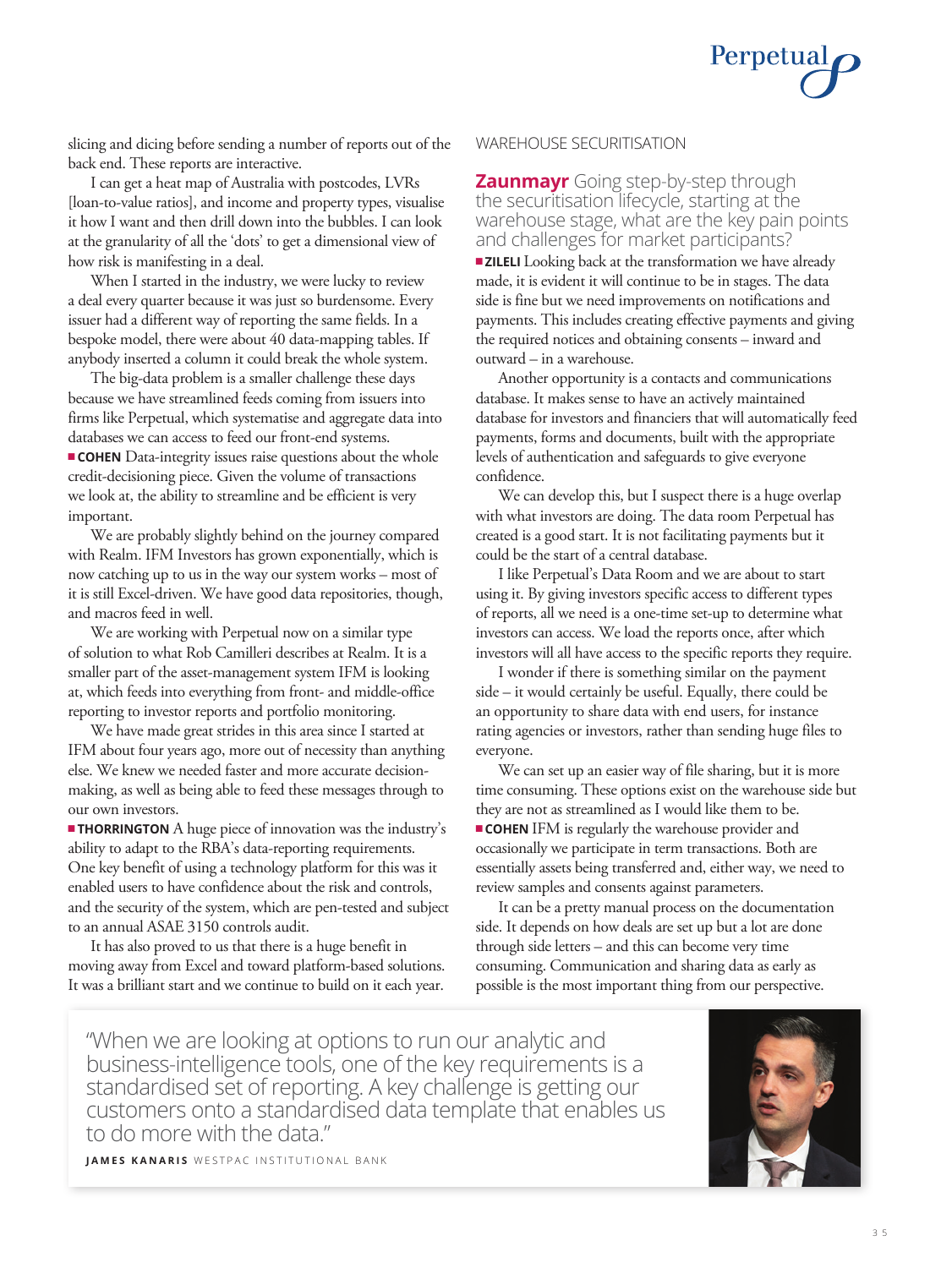### *SHARED SECURITY-LEVEL* REPORTING

Navigating transaction-related information flow after primary-market issuance is a longstanding challenge in the OTC bond market. Technology could streamline the process and minimise errors and oversights.

#### **ZAUNMAYR It is easy to overlook the nuts and bolts of trustee business. In what ways can technology help in this part of the market?**

**ELLWOOD** It has always been challenging to get communication through to underlying noteholders, especially where notes are held through nominee companies in Austraclear. If corporate actions, call dates or any sort of communication goes to a nominee company the issuer does not have certainty the communication or notice is being received by the underlying noteholder.

It could be beneficial to have an investor-communications portal where investors could use their ISIN number, log in and create their own portfolio watchlist and reporting platform. If anything happens, or the trustee wants to

communicate something regarding a specific note, the information is uploaded and an alert pops up on the investor screen or an email is automatically sent.

**E** CAMILLERI For a big global bank, when an issuer sends a notice it normally gets binned unless it requires a vote. They are trying to work 'efficiently' rather than reading every document that comes through to determine who they need to send it to. It may be hard to change these processes because it requires negotiation with all the banks about workplace practices.

This issue really became prevalent in 2006-7 when issuers were trying to contact investors about call dates and other aspects. What we proposed back then was along the lines of a central repository or portal where

investors create a profile and then nominate the deals they want to monitor.

We identified several challenges. Not all issuers wanted to be transparent, or they only wanted to provide communications to the investors involved in the deal. Validating holdings became a separate issue – how can we prove we own the note when it was registered in J.P. Morgan's name, as a nominee, for example?

Getting through this minefield became problematic when we started to explore it. Where we ended up was all issuers should just list their deals, which then created another minefield about continuous disclosure.

#### **ZAUNMAYR Would there be more appetite for a pooled-data solution now?**

**E CAMILLERI** It is hard to say, but I have always been an advocate for it. My motivation has always been to build deeper markets in Australia and improve the liquidity environment. To do this, we need to attract a lot of new investors, including from offshore.

Receiving communication and messaging is at the top of the list for most investors. If it is not available, they are reluctant to come to our market and we end up not achieving the bigger ecosystem goals.

We must find a way for issuers to feel confident in their messaging – when they put out a public notice about a transaction, they are confident it will not be taken the wrong way. Investors should be confident they can access the information they need easily and seamlessly.



"IT HAS ALWAYS BEEN CHALLENGING TO GET COMMUNICATION THROUGH TO UNDERLYING NOTEHOLDERS. IF CORPORATE ACTIONS, CALL DATES OR ANY SORT OF COMMUNICATION GOES TO A NOMINEE COMPANY THE ISSUER DOES NOT HAVE CERTAINTY THE COMMUNICATION OR NOTICE IS BEING RECEIVED BY THE UNDERLYING NOTEHOLDER."

**ROD ELLWOOD** PERPETUAL CORPORATE TRUST

**SICK** It is an interesting point about having transaction counterparties as part of a library, so communication can be automated rather than manually sending emails.

We offered a large investor in one of our warehouses, that does not use Perpetual, access to the warehouse – enabling it to look at the data every day. This was very appealing, and it is one of the things we want to offer.

We are at the start of the journey of wiring into Perpetual's technology platform and offering it to all our investors, and we are doing so because transparency helps with decisionmaking and keeping investors informed. We want to make it as seamless as possible.

The other important part is having internal capability to match any data set. We will lean quite heavily on the platform to manage our funding, warehouse positions and covenants.

It is equally important to provide this feedback to our sales channel, for example to inform them we are within 1-2 per cent of our interest-only cap. This allows us to slow down or control origination momentum – making it easier to manage the frontend sales channel and ensure compliance with our warehouse facilities.

**CARROLL** We are looking to add more technology in our treasury systems. One of the issues is we have multiple warehouses that all have their own eligibility criteria and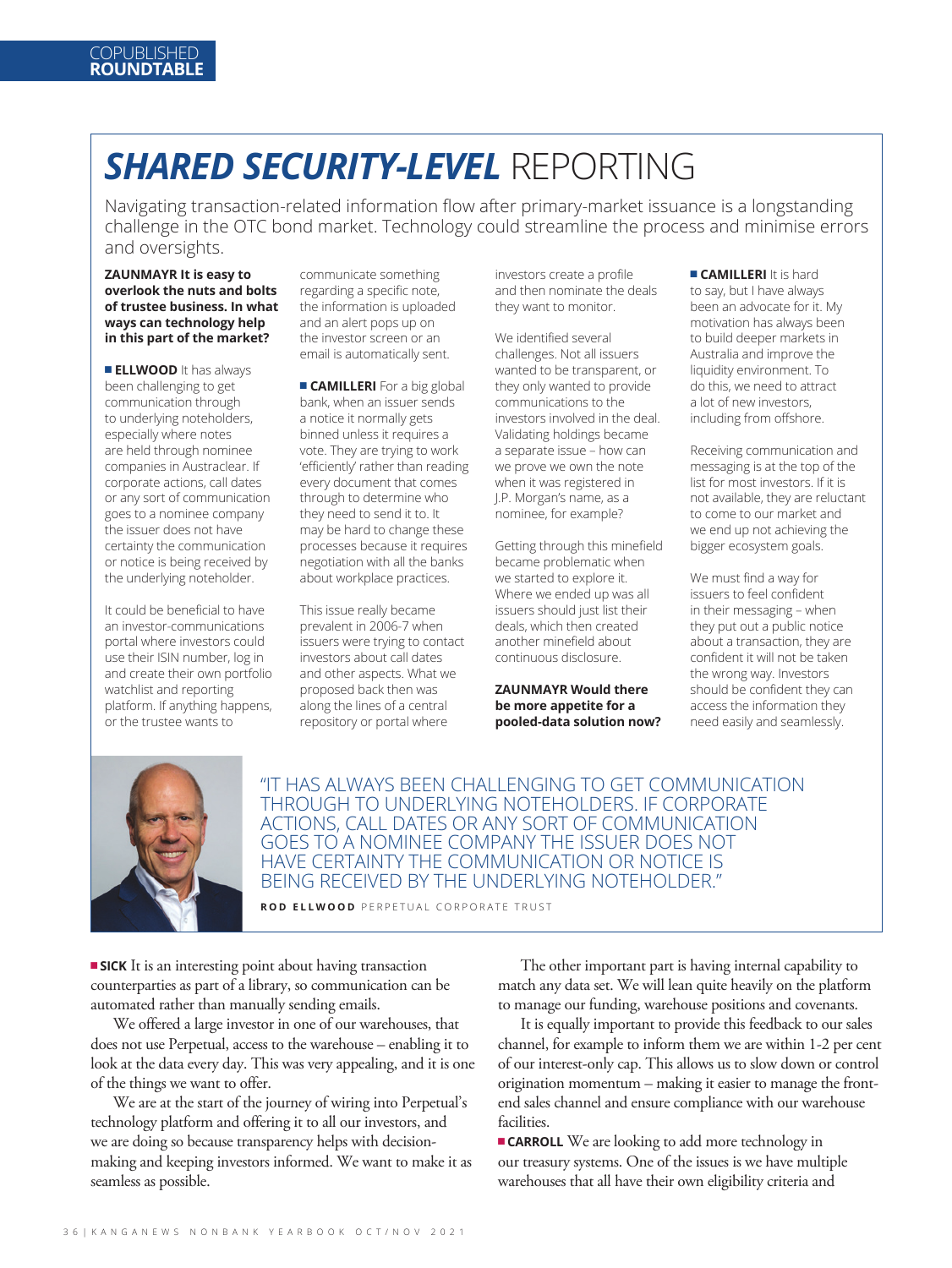3 7

"Conformity and similarity of data is important – for instance having all issuers provide a standardised report pack. This has been achieved to some extent by the RBA reporting template and has made aggregating data a whole lot easier."

**ROB CAMILLERI** REALM INVESTMENT HOUSE

portfolio parameters. These have to be met at individual warehouse level, for new-loan entry and on an ongoing basis.

There are systems out there, including one from Perpetual, which can manage asset selection into warehouses. We are currently managing this process on a semi-automated basis but additional technology could enhance the warehousing assetselection process.

**KANARIS** The challenge for us on the warehouse funding side is the same one investors faced when there was no standardised set of reporting being offered similar to the RBA template. In warehouses, we get different styles of reporting from customers across different asset classes. When we are looking at options to run our analytic and business-intelligence tools, one of the key requirements is a standardised set of reporting for which the system can digest and analyse the data.

A key challenge is getting our customers onto a standardised data template that enables us to do more with the data. We have spent a fair bit of time on this, as most of the nonbanks in this group would attest.

But from a funder's point of view – and speaking from Westpac's perspective – this is one of the key challenges to obtaining the efficiency we are looking for.

**n** CARROLL The issue here is that every bank has its own version of 'standardised' reporting. It would be more useful if we had an industry standard all funders and investors could use. **KANARIS** I agree. A key aim of our Odin programme is to leverage the RBA reporting template as the basis for

standardising our reporting. The challenge is the uniqueness of the information we may need from our customers relative to what is provided in the RBA template.

This is accentuated by the range of asset classes we fund and their bespoke reporting needs. Ultimately, standardisation is about finding the appropriate balance.

 $\blacksquare$  **MCCARTHY** Digital platforms enable the ingestion, standardisation and transformation of data to make it easily available and comparable. We will speak with warehouse banks about what a standard might look like, off the base of the RBA-mandated data standards for the market. The industry has put in a lot of effort and I don't think we are getting the true benefits of this investment yet – but we can leverage off it.

Data standardisation to enable transparency for all parts of the ecosystem is important. It enables comparability, and it has to be positive if there are standard data sets for any asset class that deliver a better investor experience.

The evolution of digitalisation in securitisation is the creation of our new digital deal room, which can provide deal information securely. This can also help the issuer and lead manager provide a seamless and more efficient credit rating agency and investor experience in a controlled manner while taking the information they need securely.

We have not discussed payments, but another potential evolution would provide a single solution to enable free flow of information, whether it be consents, contacts or communications.

### TERM DEALS

**Zaunmayr** Moving onto term deals, a place to start is the issuer's initial pool cut prior to a transaction. What manual processes within this can be enhanced?

**CARROLL** Investors all want to see consistency in pool selection. Generally, investors take comfort from strat tables on the last deal looking much the same as the current one. They can then benchmark deal pricing against previous deals and relative to the market.

During my time at Columbus, I have done six RMBS transactions and there is significant commonality across all of them. Technology assists in the pool-selection process. An arranger bank assists with structuring, investor presentations and transaction admin. Columbus will cut the pool and provide it to the arranger, which liaises with the rating agencies. There may be a few questions from the rating agencies, but it is a relatively seamless process.

If we want to change the underlying pool or structure from a prior transaction, we discuss this with some core investors early on. If they do not have an issue, we expect the market will not either – and we can move ahead on this basis. The rest of the process has to date been relatively smooth. There is an intense period of workload but it is relatively straightforward. **SICK** A bond is a mechanical process. Once we have done a few they all work in the same way. I certainly agree investors like consistency in portfolios. Of course they will still do credit work, but it is also possible to raise discussion points that may detract from the main objective.

I have cut a lot of pools in my time – unfortunately just using Excel – and it is a manageable process. But it becomes more complex as our balance sheet grows. It is great if we can



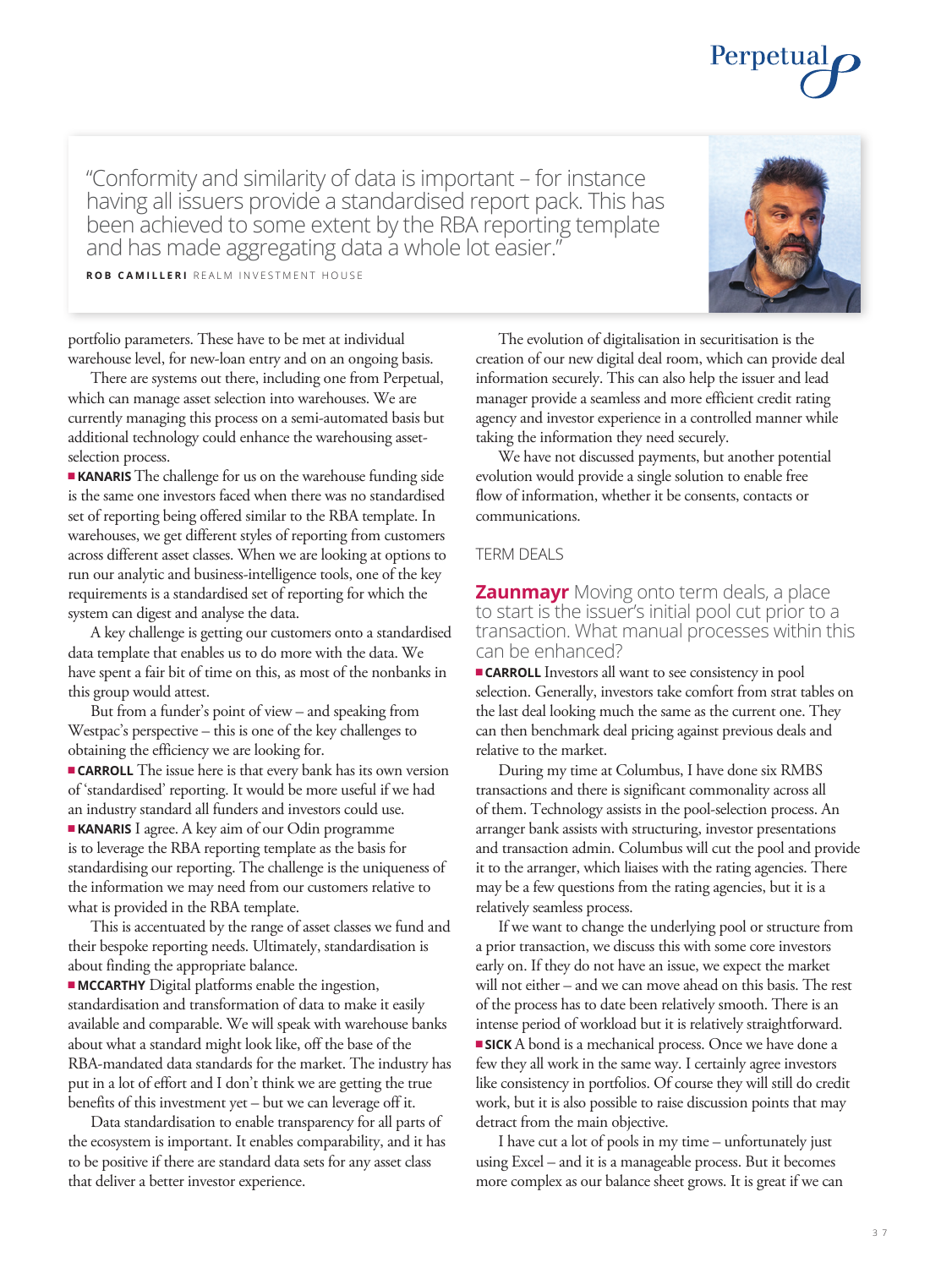### **COPUBLISHED ROUNDTABLE**



"It is not just treasury where technology is enhancing processes – we are looking at all back-office processes. Our recently introduced front-end system requires less manual processing, which results in increased data integrity and improved speed in customer decision-making."

**DAVID CARROLL** COLUMBUS CAPITAL

lean on technology to ensure each pool looks the same as the last one, but to my mind more of the work is associated with the residual pool than the actual securitised assets.

**Zaunmayr** Latitude has migrated one of its portfolio assets and is looking to migrate others to the digital platform. Is there much difference between them at this point of the securitisation process?

**zILELI** We have migrated two – the second one is in parallel test but it is in the new system. Public trades and pool cuts are now easy. The new technology gives us the ability to cut pools, check triggers on the remaining warehouse and run the strats on the new pool.

This has completely changed the process. It was a lot more cumbersome when everything was in Excel, as recently as 18 months ago. We had to download data and then run it via SQL queries to get pool strats, and only a few team members have the required specialist knowledge. It is now quite straightforward. The way we share data with third parties is not really a pain point in our term trades anymore.

### **Zaunmayr** What could the ultimate

streamlined public securitisation look like in the future?

 $\blacksquare$  **ZILELI** The ultimate in streamlined processing would be using DLT and enabling investors to put in orders, allowing us to see those orders, allocate them and finally facilitate settlement of the allocated orders.

Otherwise, the whole bookbuild process is still on spreadsheets. In the unsecured space, Commonwealth Bank of Australia did a transaction using DLT a couple of years ago but uptake does not seem to have gone very far.

Adopting this technology in the secured space would be a lot more complicated. If we are not there in the unsecured space, which should be quite straightforward, I cannot see our industry leading the way.

### **Zaunmayr** What parts of the public

securitisation space might be ripe for new ways of thinking from an arranger's perspective?

**KANARIS** I think it is facilitating data distribution. As we have talked about, pool cuts are large file sizes and are typically sent to investors over email. A deal-room data warehouse that allows information to be distributed securely has a lot of benefits for the industry.

The ability to digest information relatively quickly and have investors rapidly analyse this information will hopefully make the marketing of public transactions a lot quicker.

Touching on the point about DLT, there are many promising benefits from an execution perspective. However, the issue for our market is ultimately the cost of implementing this technology. The focus in the near term will be extracting efficiency gains through quick wins rather than the big expensive builds – until the nexus of cost and scale can be overcome.

### **Zaunmayr** What do investors believe could be improved in the term-deal process?

**COHEN** We could look at a step before pool data. Ultimately, we are deciding upfront whether we go ahead and do credit work. We think about whether pricing will fall within our range and, as mezzanine investors, these tranches are naturally a little bit smaller. Demand is also sometimes stronger in this part of the structure so we think about whether we are going to get a worthwhile allocation to do the work.

We have talked about data quality and consistency, and in our opinion pool cuts are fine. What affects us at times is the process. This flows through to sub-pools, warehouses, parameters, consents, waivers and correlating items as well. **EXAMILLERI** We have built a fairly fast process to do deal assessment, in particular for public transactions. Speed is not so much a requirement in a warehouse transaction, once we have done all our upfront work.

But we allocate resources to deals that may go nowhere. Our overarching requirement is to build strong, transparent relationships with issuers that really understand our business and vice versa. Then we can participate meaningfully in transactions.

We were appointed to support the Australian Office of Financial Management in its credit-assessment process, and we knocked out something like 70 or 80 transactions in a couple of months. Most of these were from scratch – and we could not do this without having good data feeds and processes to produce in a timely manner.

 $\blacksquare$  **MCCARTHY** We are working on how to enable warehouse data that is consistent with pre- and post-deal data to ensure transparency and comparability across the entire deal process.